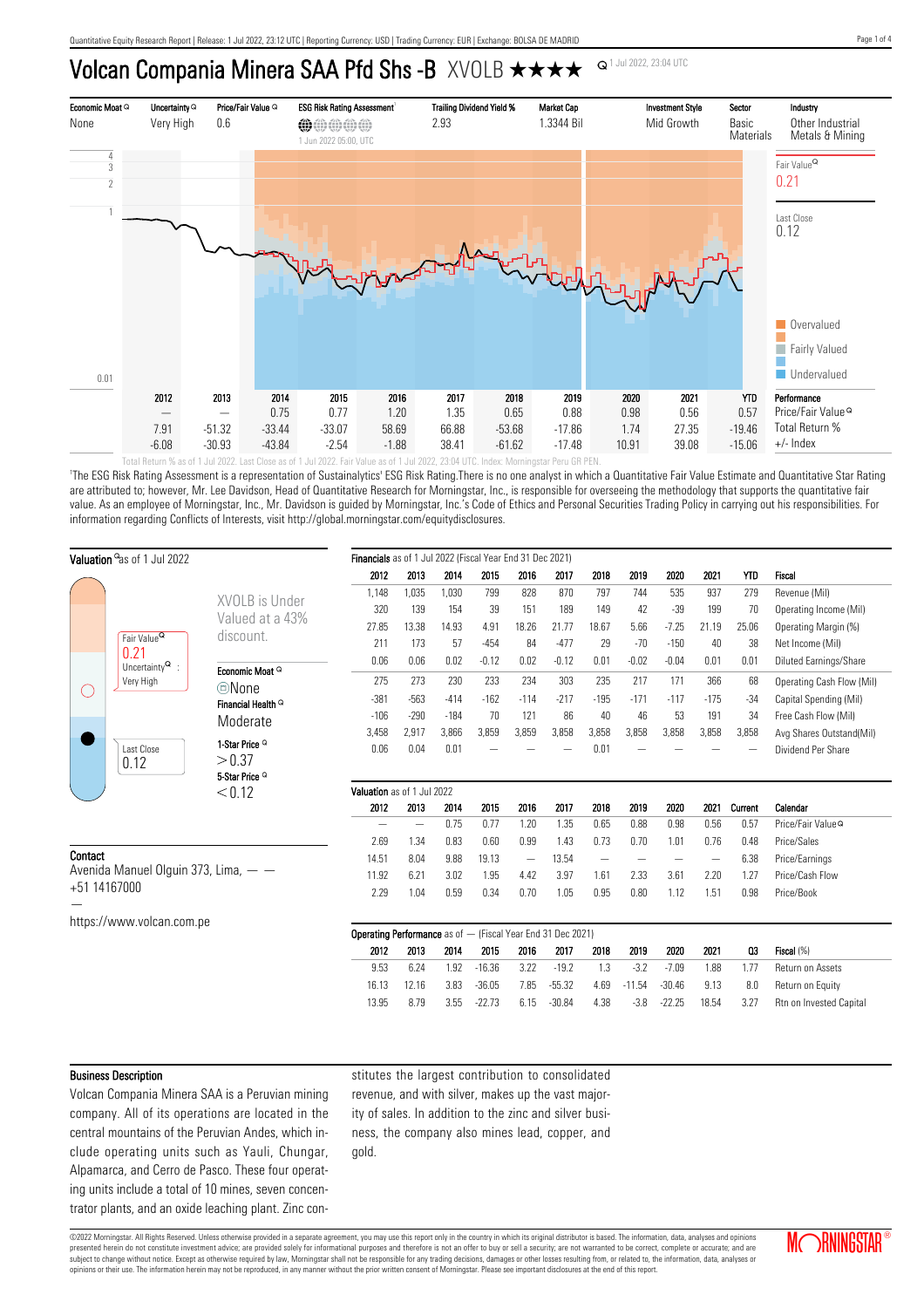# Quantitative Equity Reports Overview

The quantitative report on equities consists of data, statistics and quantitative equity ratings on equity securities. Morningstar, Inc.'s quantitative equity ratings are forward looking and are generated by a statistical model that is based on Morningstar Inc.'s analyst-driven equity ratings and quantitative statistics. Given the nature of the quantitative report and the quantitative ratings, there is no one analyst in which a given report is attributed to; however, Mr. Lee Davidson, Head of Quantitative Research for Morningstar, Inc., is responsible for overseeing the methodology that supports the quantitative equity ratings used in this report. As an employee of Morningstar, Inc., Mr. Davidson is guided by Morningstar, Inc.'s Code of Ethics and Personal Securities Trading Policy in carrying out his responsibilities.

### Quantitative Equity Ratings

Morningstar's quantitative equity ratings consist of: (i) Quantitative Fair Value Estimate, (ii) Quantitative Star Rating, (iii) Quantitative Uncertainty, (iv) Quantitative Economic Moat, and (v) Quantitative Financial Health (collectively the "Quantitative Ratings).

The Quantitative Ratings are calculated daily and derived from the analystdriven ratings of a company's peers as determined by statistical algorithms. Morningstar, Inc. ("Morningstar", "we", "our") calculates Quantitative Ratings for companies whether or not it already provides analyst ratings and qualitative coverage. In some cases, the Quantitative Ratings may differ from the analyst ratings because a company's analyst-driven ratings can significantly differ from other companies in its peer group.

i. **Quantitative Fair Value Estimate:** Intended to represent Morningstar's estimate of the per share dollar amount that a company's equity is worth today. Morningstar calculates the Quantitative Fair Value Estimate using a statistical model derived from the Fair Value Estimate Morningstar's equity analysts assign to companies. Please go to http://global.morningstar.com/ equitydisclosures for information about Fair Value Estimate Morningstar's equity analysts assign to companies.

ii. **Quantitative Economic Moat:** Intended to describe the strength of a firm's competitive position. It is calculated using an algorithm designed to predict the Economic Moat rating a Morningstar analyst would assign to the stock. The rating is expressed as Narrow, Wide, or None.

**Narrow** – assigned when the probability of a stock receiving a "Wide Moat" rating by an analyst is greater than 70% but less than 99%.

Wide – assigned when the probability of a stock receiving a "Wide Moat" rating by an analyst is greater than 99%.

None – assigned when the probability of an analyst receiving a "Wide Moat" rating by an analyst is less than 70%.

iii. **Quantitative Star Rating:** Intended to be the summary rating based on the combination of our Quantitative Fair Value Estimate, current market price, Quantitative Uncertainty Rating, and momentum. The rating is expressed as One-Star, Two-Star, Three-Star, Four-Star, and Five-Star.

- $\star$  the stock is overvalued with a reasonable margin of safety. Log (Quant FVE/Price) < -1\*Quantitative Uncertainty
- Micro-Caps: Log (Quant FVE/Price) < -1.5\*Quantitative Uncertainty  $\star \star$  - the stock is somewhat overvalued.

Log (Quant FVE/Price) between (-1\*Quantitative Uncertainty, -0.5\*Quantitative Uncertainty)

Micro-Caps: Log (Quant FVE/Price) between (-1.5\*Quantitative Uncertainty, - 0.75\*Quantitative Uncertainty)

 $\star \star \star$  – the stock is approximately fairly valued.

Log (Quant FVE/Price) between (-0.5\*Quantitative Uncertainty, 0.5\*Quantitative Uncertainty)

Micro-Caps: Log (Quant FVE/Price) between (-0.75\*Quantitative Uncertainty, 0.75\*Quantitative Uncertainty)

 $\star \star \star \star$  – the stock is somewhat undervalued.

Log (Quant FVE/Price) between (0.5\*Quantitative Uncertainty, 1\*Quantitative

Uncertainty)

Micro-Caps: Log (Quant FVE/Price) between (0.75\*Quantitative Uncertainty, 1.5\*Quantitative Uncertainty)

 $\star \star \star \star$  – the stock is undervalued with a reasonable margin of safety. Log (Quant FVE/Price) > 1\*Quantitative Uncertainty

Micro-Caps: Log (Quant FVE/Price) > 1.5\*Quantitative Uncertainty

After the initial calculation for the star rating, there is a final filtering step based on the momentum of the company. We rank the companies based on their 12-1 month momentum, then restrict those below the 30th percentile to a maximum of 3 stars.

iv. **Quantitative Uncertainty:** Intended to represent Morningstar's level of uncertainty about the accuracy of the Quantitative Fair Value Estimate. Generally, the lower the Quantitative Uncertainty, the narrower the potential range of outcomes for that particular company. The rating is expressed as Low, Medium, High, Very High, and Extreme.

**Low** – the interguartile range for possible fair values is less than  $10\%$ 

**Medium** – the interquartile range for possible fair values is less than  $15\%$ but greater than 10%

High – the interquartile range for possible fair values is less than 35% but greater than 15%

Very High – the interquartile range for possible fair values is less than 80% but greater than 35%

**Extreme** – the interquartile range for possible fair values is greater than 80%

v. Quantitative Financial Health: Intended to reflect the probability that a firm will face financial distress in the near future. The calculation uses a predictive model designed to anticipate when a company may default on its financial obligations. The rating is expressed as Weak, Moderate, and Strong.

**Weak**  $-$  assigned when Quantitative Financial Health  $< 0.2$ 

Moderate – assigned when Quantitative Financial Health is between 0.2 and 0.7

**Strong** – assigned when Quantitative Financial Health  $> 0.7$ 

#### Other Definitions

i. Last Close  $-$  Price of the stock as of the close of the market of the last trading day before date of the report.

ii. **Quantitative Valuation**– Using the below terms, intended to denote the relationship between the security's Last Price and Morningstar's quantitative fair value estimate for that security.

Undervalued – Last Price is below Morningstar's quantitative fair value estimate.

Farily Valued – Last Price is in line with Morningstar's quantitative fair value estimate.

Farily Valued – Last Price is in line with Morningstar's quantitative fair value estimate.

Overvalued – Last Price is above Morningstar's quantitative fair value estimate.

Sustainalytics ESG Risk Rating Assessment: The ESG Risk Rating Assessment is provided by Sustainalytics; a Morningstar company. Sustainalytics' ESG Risk Ratings measure the degree to which company's economic value at risk is driven by environment, social and governance (ESG) factors.

Sustainalytics analyzes over 1,300 data points to assess a company's exposure to and management of ESG risks. In other words, ESG Risk Ratings measures a company's unmanaged ESG Risks represented as a quantitative score. Unmanaged Risk is measured on an open-ended scale starting at zero (no risk) with lower scores representing less unmanaged risk and, for 95% of cases, the unmanaged ESG Risk score is below 50.

Based on their quantitative scores, companies are grouped into one of five Risk Categories (negligible, low, medium, high, severe). These risk categories are absolute, meaning that a 'high risk' assessment reflects a comparable degree of unmanaged ESG risk across all subindustries covered.

The ESG Risk Rating Assessment is a visual representation of Sustainalytics

©2022 Morningstar. All Rights Reserved. Unless otherwise provided in a separate agreement, you may use this report only in the country in which its original distributor is based. The information, data, analyses and opinions presented herein do not constitute investment advice; are provided solely for informational purposes and therefore is not an offer to buy or sell a security; are not warranted to be correct, complete or accurate; and are subject to change without notice. Except as otherwise required by law, Morningstar shall not be responsible for any trading decisions, damages or other losses resulting from, or related to, the information, data, analyses or opinions or their use. The information herein may not be reproduced, in any manner without the prior written consent of Morningstar. Please see important disclosures at the end of this report.

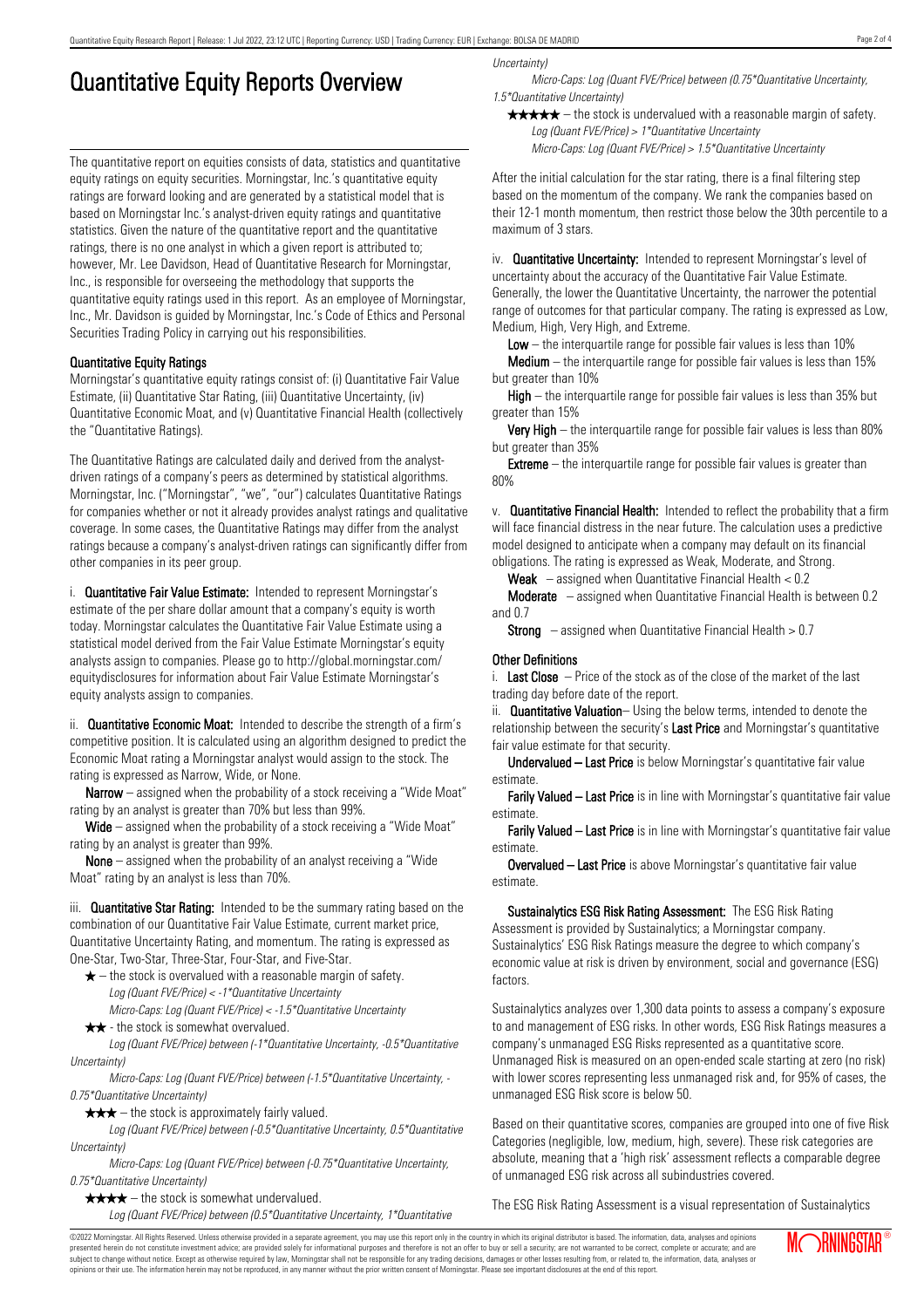ESG Risk Categories on a 1 to 5 scale. Companies with Negligible Risk = 5 Globes, Low Risk = 4, Medium Risk =  $3$  Globes, High Risk =  $2$  Globes, Severe Risk = 1 Globe. For more information, please visit sustainalytics.com/esgratings/

Ratings should not be used as the sole basis in evaluating a company or security. Ratings involve unknown risks and uncertainties which may cause our expectations not to occur or to differ significantly from what was expected and should not be considered an offer or solicitation to buy or sell a security.

This Report has not been made available to the issuer of the security prior to publication.

#### Risk Warning

Please note that investments in securities are subject to market and other risks and there is no assurance or guarantee that the intended investment objectives will be achieved. Past performance of a security may or may not be sustained in future and is no indication of future performance. A security investment return and an investor's principal value will fluctuate so that, when redeemed, an investor's shares may be worth more or less than their original cost. A security's current investment performance may be lower or higher than the investment performance noted within the report.

The quantitative equity ratings are not statements of fact. Morningstar does not guarantee the completeness or accuracy of the assumptions or models used in determining the quantitative equity ratings. In addition, there is the risk that the price target will not be met due to such things as unforeseen changes in demand for the company's products, changes in management, technology, economic development, interest rate development, operating and/or material costs, competitive pressure, supervisory law, exchange rate, and tax rate. For investments in foreign markets there are further risks, generally based on exchange rate changes or changes in political and social conditions. A change in the fundamental factors underlying the quantitative equity ratings can mean that the valuation is subsequently no longer accurate.

For more information about Morningstar's quantitative methodology, please visit www.corporate.morningstar.com.

### General Disclosure

The Quantitative Equity Report ("Report") is derived from data, statistics and information within Morningstar, Inc.'s database as of the date of the Report and is subject to change without notice. The Report is for informational purposes only, intended for financial professionals and/or sophisticated investors ("Users") and should not be the sole piece of information used by such Users or their clients in making an investment decision. While Morningstar has obtained data, statistics and information from sources it believes to be reliable, Morningstar does not perform an audit or seeks independent verification of any of the data, statistics, and information it receives.

The quantitative equity ratings noted the Report are provided in good faith, are as of the date of the Report and are subject to change. While Morningstar has obtained data, statistics and information from sources it believes to be reliable, Morningstar does not perform an audit or seeks independent verification of any of the data, statistics, and information it receives.

The quantitative equity ratings are not a market call, and do not replace the User or User's clients from conducting their own due-diligence on the security. The quantitative equity rating is not a suitability assessment; such assessments take into account may factors including a person's investment objective, personal and financial situation, and risk tolerance all of which are factors the quantitative equity rating statistical model does not and did not consider.

Prices noted with the Report are the closing prices on the last stock-market trading day before the publication date stated, unless another point in time is explicitly stated.

Unless otherwise provided in a separate agreement, recipients accessing this report may only use it in the country in which the Morningstar distributor is based. Unless stated otherwise, the original distributor of the report is Morningstar Inc., a U.S.A. domiciled financial institution.

This report was created with no regard to investment objectives, financial situation or particular needs of any specific User or User's clients. Therefore, investments discussed and recommendations made herein may not be suitable for all investors: recipients of this report must exercise their own independent judgment as to the suitability of such investments and recommendations in the light of their own investment objectives, experience, taxation status and financial position.

The information, data and statistics presented herein are not warranted to be accurate, correct, complete or timely. Unless otherwise provided in a separate agreement, Morningstar makes no representation that the report contents meet all of the presentation and/or disclosure standards applicable in the jurisdiction the recipient is located.

Except as otherwise required by law or provided for in a separate agreement, Morningstar and its officers, directors and employees shall not be responsible or liable for any trading decisions, damages or other losses resulting from, or related to, the information, data, analyses or opinions within the report. Morningstar encourages recipients of this report to read all relevant issue documents (e.g., prospectus) pertaining to the security concerned, including without limitation, information relevant to its investment objectives, risks, and costs before making an investment decision and when deemed necessary, to seek the advice of a legal, tax, and/or accounting professional.

The Report and its contents are not directed to, or intended for distribution to or use by, any person or entity who is a citizen or resident of or located in any locality, state, country or other jurisdiction where such distribution, publication, availability or use would be contrary to law or regulation or which would subject Morningstar or its affiliates to any registration or licensing requirements in such jurisdiction.

Where this report is made available in a language other than English and in the case of inconsistencies between the English and translated versions of the report, the English version will control and supersede any ambiguities associated with any part or section of a report that has been issued in a foreign language. Neither the analyst, Morningstar, or Morningstar affiliates guarantee the accuracy of the translations.

This report may be distributed in certain localities, countries and/or jurisdictions ("Territories") by independent third parties or independent intermediaries and/or distributors ("Distributors"). Such Distributors are not acting as agents or representatives of the analyst or Morningstar. In Territories where a Distributor distributes our report, the Distributor, and not the analyst or Morningstar, is solely responsible for complying with all applicable regulations, laws, rules, circulars, codes and guidelines established by local and/or regional regulatory bodies, including laws in connection with the distribution third-party research reports.

#### Conflicts of Interest:

Morningstar, Inc. may hold a long position in the security subject of this investment research report that exceeds 0.5% of the total issued share capital of the security. To determine if such is the case, please click http:// msi.morningstar.com and http://mdi.morningstar.com.

The Head of Quantitative Research compensation is derived from Morningstar's overall earnings and consists of salary, bonus and restricted stock units of Morningstar, Inc.

Morningstar does not receive commissions for providing research and does not charge companies to be rated.

Morningstar is not a market maker or a liquidity provider of the security noted within this report.

Morningstar has not been a lead manager or co-lead manager over the

©2022 Morningstar. All Rights Reserved. Unless otherwise provided in a separate agreement, you may use this report only in the country in which its original distributor is based. The information, data, analyses and opinions presented herein do not constitute investment advice; are provided solely for informational purposes and therefore is not an offer to buy or sell a security; are not warranted to be correct, complete or accurate; and are subject to change without notice. Except as otherwise required by law, Morningstar shall not be responsible for any trading decisions, damages or other losses resulting from, or related to, the information, data, analyses or opinions or their use. The information herein may not be reproduced, in any manner without the prior written consent of Morningstar. Please see important disclosures at the end of this report.